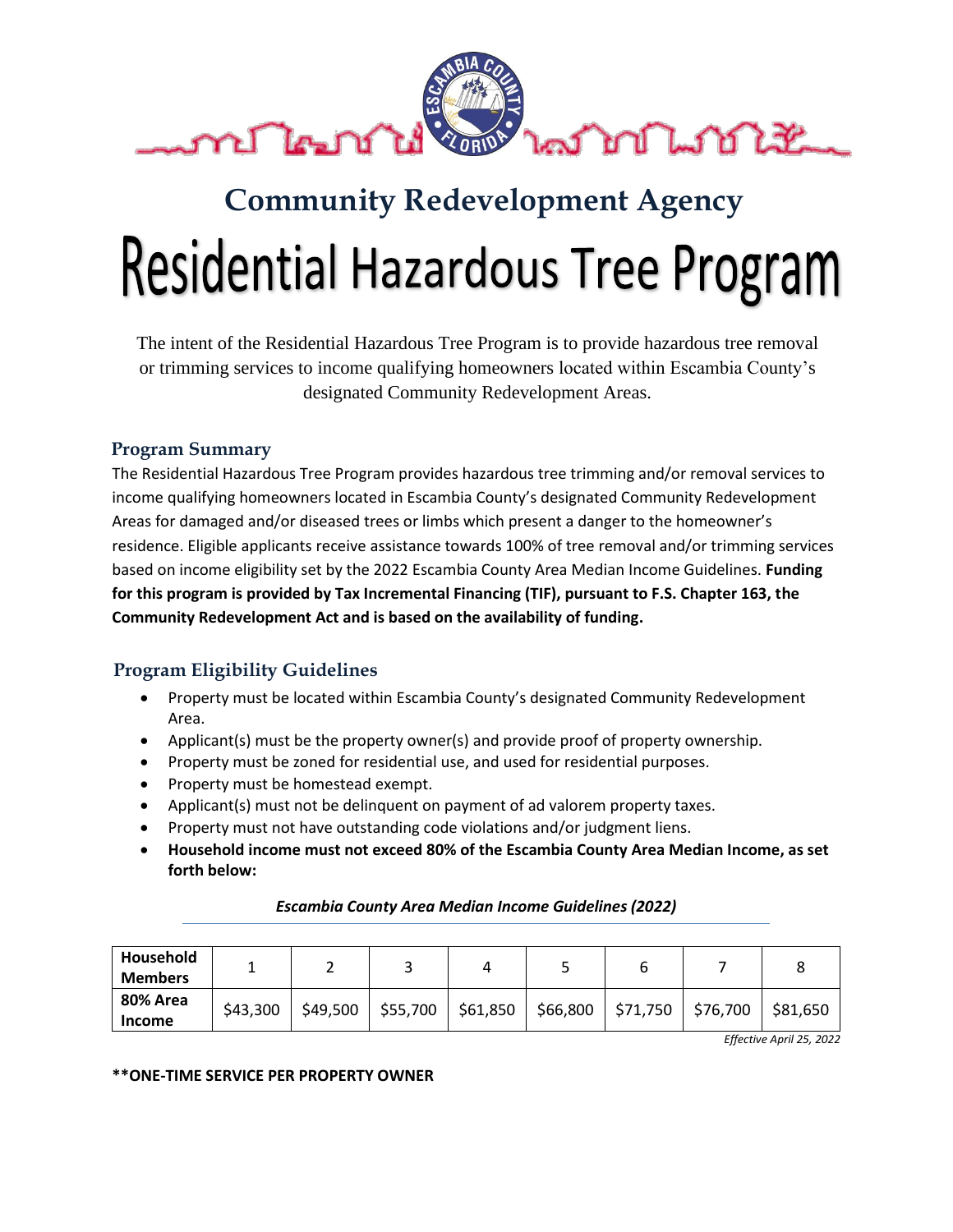*Community Redevelopment Agency Residential Hazardous Tree Program CRA Form Tree Info 2019*

## **Program Details**

- **Tree or Limb MUST show obvious signs of rot or damage AND;**
- **Present a danger to the homeowner's residence if it were to fall**
- Escambia County staff and/or hired contractor will inspect the property to determine extent of tree rot and/or damage, and determine eligibility for the Residential Hazardous Tree Program.
- Escambia County will provide a licensed and insured contractor to conduct tree removal and/or
- trimming services.

## **Documentation Requirements**

**Applicant(s) must submit the following documentation to receive assistance through the Residential Hazardous Tree Program:**

- **Proof of Identity:** 
	- o Valid driver's license or state identification card AND;
	- o Social Security Card(s) for each household member
- **Proof of Ownership**
	- o Copy of Deed and/or current Mortgage Statement
- **Proof of Homestead Exemption**
	- o Copy of Homestead Exemption Card
- **Ad Valorem Property Taxes- Proof of Non-Delinquent Status**
	- o Recent Property Tax Bill, and/or Statement
- **Income Verification Documentation**

Applicant(s) must submit income/employment verification for all household members 18 years or older or signed statement indicating unemployment, and describing source of financial support. **Acceptable forms of documentation include:**

- $\circ$  Pay stub issued within the past three (3) months containing pay period, and/or pay frequency, and rate of pay and/or;
- o Federal Income Tax Return from the previous tax year and/or;
- $\circ$  Social Security Administration Letter/Statement issued within the past twelve (12) months containing current benefit amount and/or;
- $\circ$  SSI Letter/Statement issued within the past twelve (12) months containing current benefit amount and/or;
- o Retirement, Pension and/or VA Payment Letter/Statement and/or;
- $\circ$  Proof of all other sources of income including workers compensation, alimony, child support, welfare payments, interests, and/or dividends, overtime, bonuses, etc.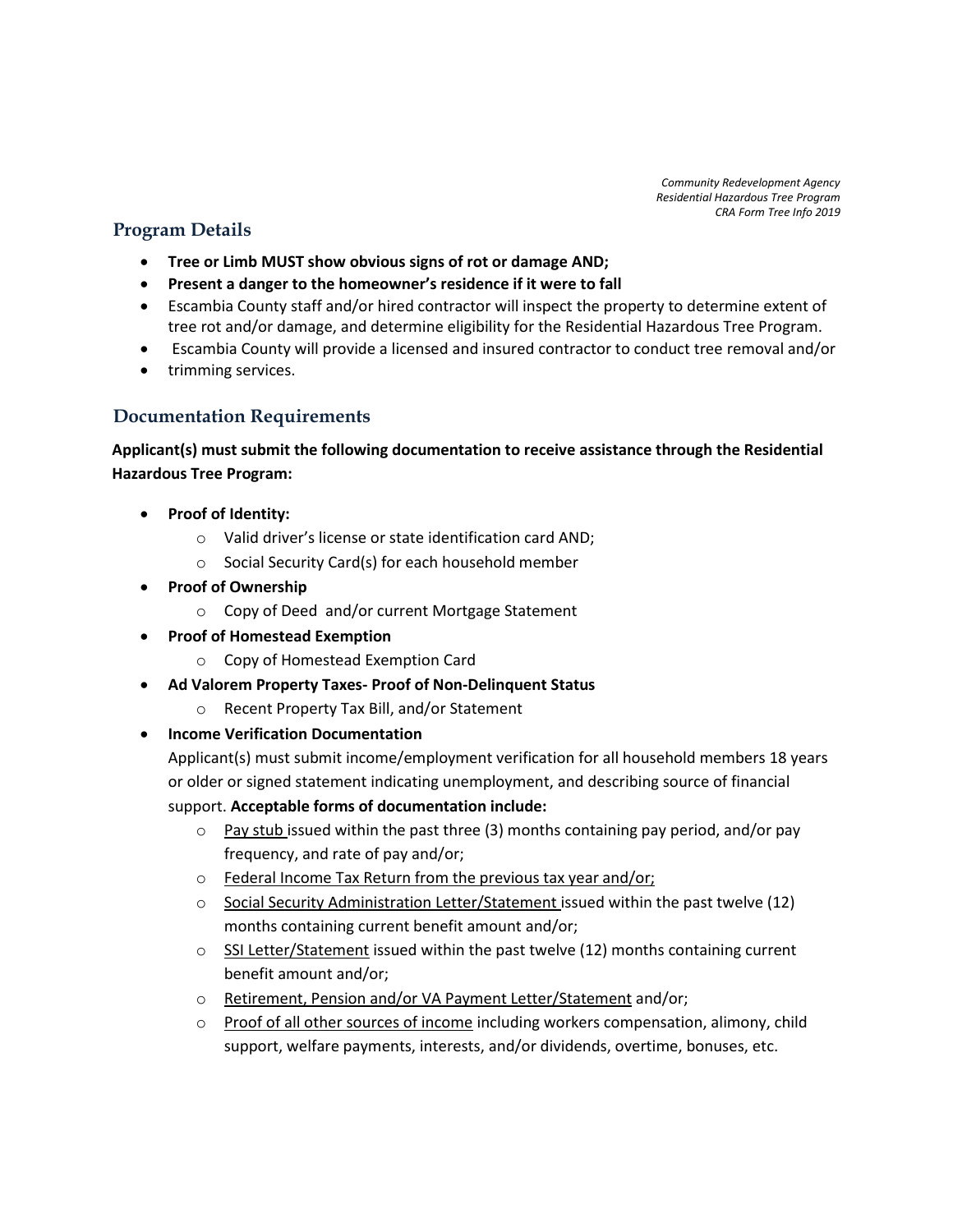

**APPLICATION FOR ASSISTANCE** Community Redevelopment Agency Residential Hazardous Tree Program

**Please submit completed and signed Application For Assistance: Community Redevelopment Agency Residential Hazardous Tree Program (CRA Form Tree 2019-04), Hold Harmless Agreement, Notice to Applicant(s): Access to Financial Records and Florida Public Records Law, F.S. Chapter 119 and all other required documentation to:**

> **Escambia County Community Redevelopment Agency** 221 Palafox Place, Suite 305 Pensacola, FL 32502 Phone: (850) 595-3217 – Fax: (850) 595-3218 Email: CRA@myescambia.com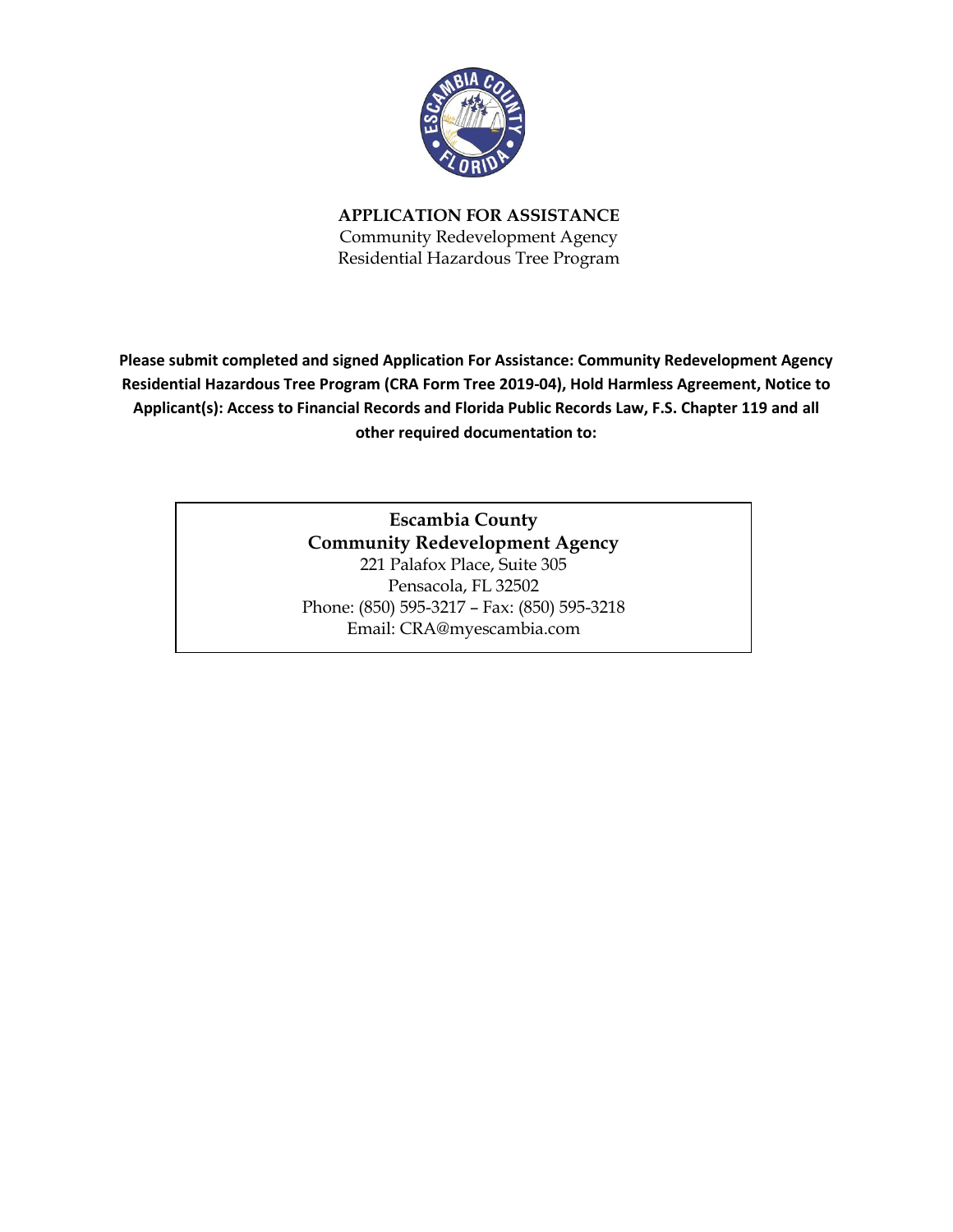

# **APPLICATION FOR ASSISTANCE**

Community Redevelopment Agency

Residential Hazardous Tree Program

*CRA Form Tree 2019*

|                                                       |                            |        | <b>Social Security #:XXX-XX-</b> |                        |  |  |  |
|-------------------------------------------------------|----------------------------|--------|----------------------------------|------------------------|--|--|--|
| CO-APPLICANT NAME: __________________________________ | Social Security #: XXX-XX- |        |                                  |                        |  |  |  |
|                                                       |                            |        |                                  |                        |  |  |  |
|                                                       |                            |        |                                  |                        |  |  |  |
| <b>HOMEOWNER:</b>                                     | <b>YES</b><br>П.           | $\Box$ | <b>NO</b>                        |                        |  |  |  |
| <b>CODE VIOLATIONS:</b>                               | $\Box$ YES                 | $\Box$ | <b>NO</b>                        |                        |  |  |  |
| <b>JUDGEMENT LIENS:</b>                               | $\Box$ YES                 | $\Box$ | <b>NO</b>                        |                        |  |  |  |
| DELINQUENT PROPERTY TAXES: 1997 YES                   |                            | $\Box$ | <b>NO</b>                        |                        |  |  |  |
| <b>HOMESTEAD EXEMPT:</b>                              | $\Box$<br><b>YES</b>       | $\Box$ | <b>NO</b>                        |                        |  |  |  |
| REDEVELOPMENT DISTRICT <sup>1</sup>                   |                            |        |                                  |                        |  |  |  |
| <b>ATWOOD</b><br>$\Box$                               | <b>BARRANCAS</b><br>$\Box$ |        |                                  | <b>END BROWNSVILLE</b> |  |  |  |
| <b>CANTONMENT</b><br>П                                | $\Box$<br><b>ENGLEWOOD</b> |        |                                  | $\Box$ ENSLEY          |  |  |  |
| <b>OAKFIELD</b><br>П                                  | $\Box$<br><b>PALAFOX</b>   |        | $\Box$                           | <b>WARRINGTON</b>      |  |  |  |

#### **HOUSEHOLD:**

|              | <b>FULL NAME</b> | <b>RELATIONSHIP</b> | <b>DATE OF</b><br><b>BIRTH</b> | <b>SOCIAL</b><br><b>SECURITY #</b> |
|--------------|------------------|---------------------|--------------------------------|------------------------------------|
| щ            |                  | <b>Applicant</b>    |                                |                                    |
| $\mathbf{2}$ |                  |                     |                                |                                    |
| 3            |                  |                     |                                |                                    |
| 4            |                  |                     |                                |                                    |

**\*For more than 4 household members please provide a letter indicating full name, relationship to applicant, date of birth and social security number for all other household members.**

<sup>1</sup> *FUNDING IS CURRENTLY UNAVAILABLE FOR THE NEWLY DESIGNATED ATWOOD REDEVELOPMENT DISTRICT. FOR ADDITIONAL INFORMATION CONTACT THE COMMUNITY REDEVELOPMENT AGENCY OFFICE AT (850) 595-3217.*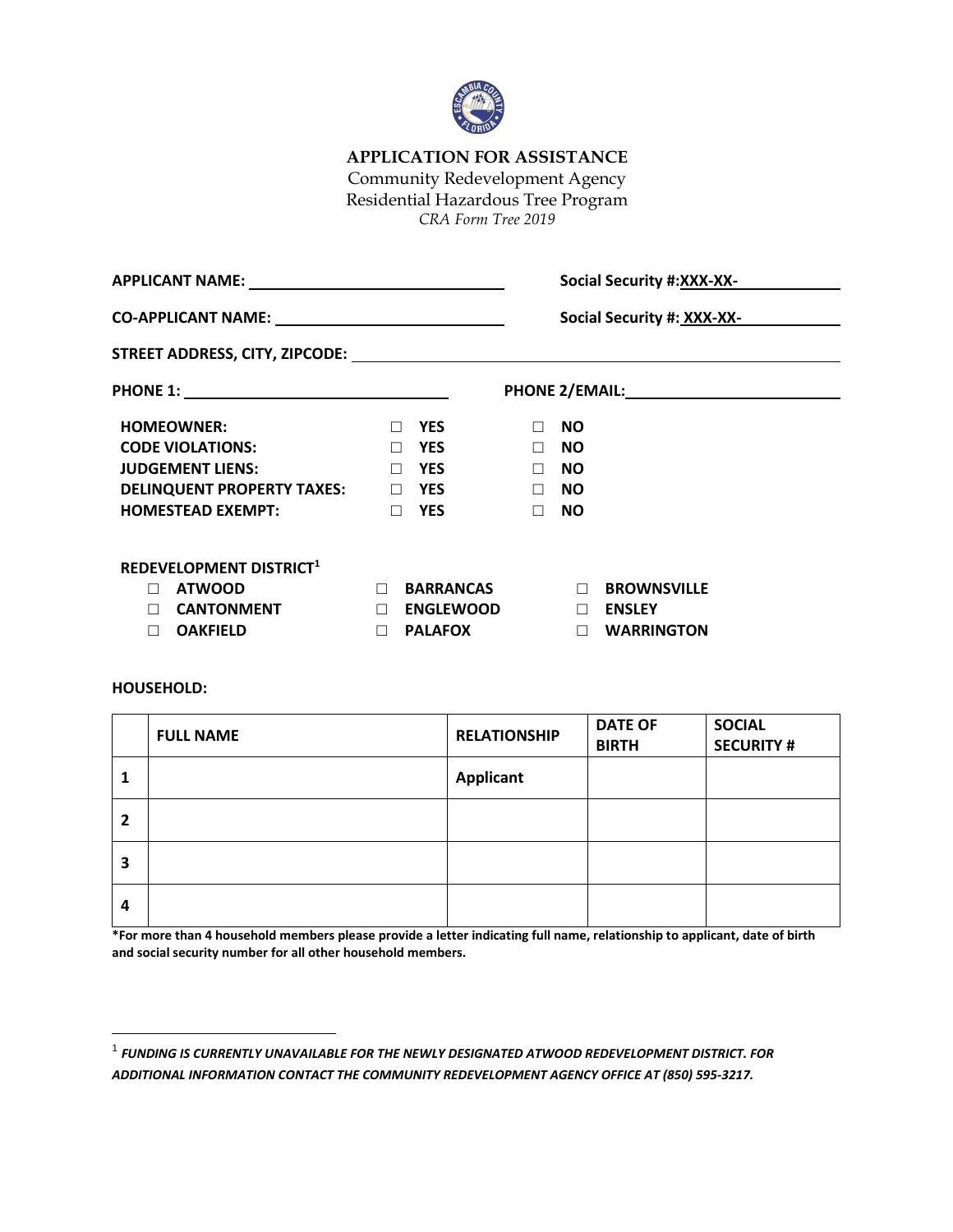*Community Redevelopment Agency Residential Hazardous Tree Program CRA Form Tree 2019*

#### **EMPLOYMENT HISTORY:**

**1. APPLICANT**

**2.** 

| <b>CURRENT EMPLOYER:</b>                      |                                           |
|-----------------------------------------------|-------------------------------------------|
|                                               |                                           |
|                                               |                                           |
| POSITION: ___________________________________ | SUPERVISOR: <u>______________________</u> |
| <b>PREVIOUS EMPLOYER:</b>                     |                                           |
| NAME:                                         |                                           |
| ADDRESS: __________________________________   | DATES EMPLOYED:__________________         |
| POSITION: _________________________________   |                                           |
|                                               |                                           |
| <b>CO-APPLICANT</b>                           |                                           |
| <b>CURRENT EMPLOYER:</b>                      |                                           |
|                                               |                                           |
|                                               |                                           |
| POSITION: _________________________________   | SUPERVISOR: <u>______________________</u> |
| PREVIOUS EMPLOYER:                            |                                           |
|                                               |                                           |
|                                               |                                           |
|                                               |                                           |

**PLEASE PROVIDE EMPLOYMENT INFORMATION AND SUPPORTING DOCUMENTATION FOR ALL OTHER WORKING HOUSEHOLD MEMBERS AGE 18 YEARS OR OLDER, OR A NOTARIZED AFFIDAVIT CONFIRMING UNEMPLOYMENT, AND STATING SOURCE OF FINANCIAL SUPPORT.**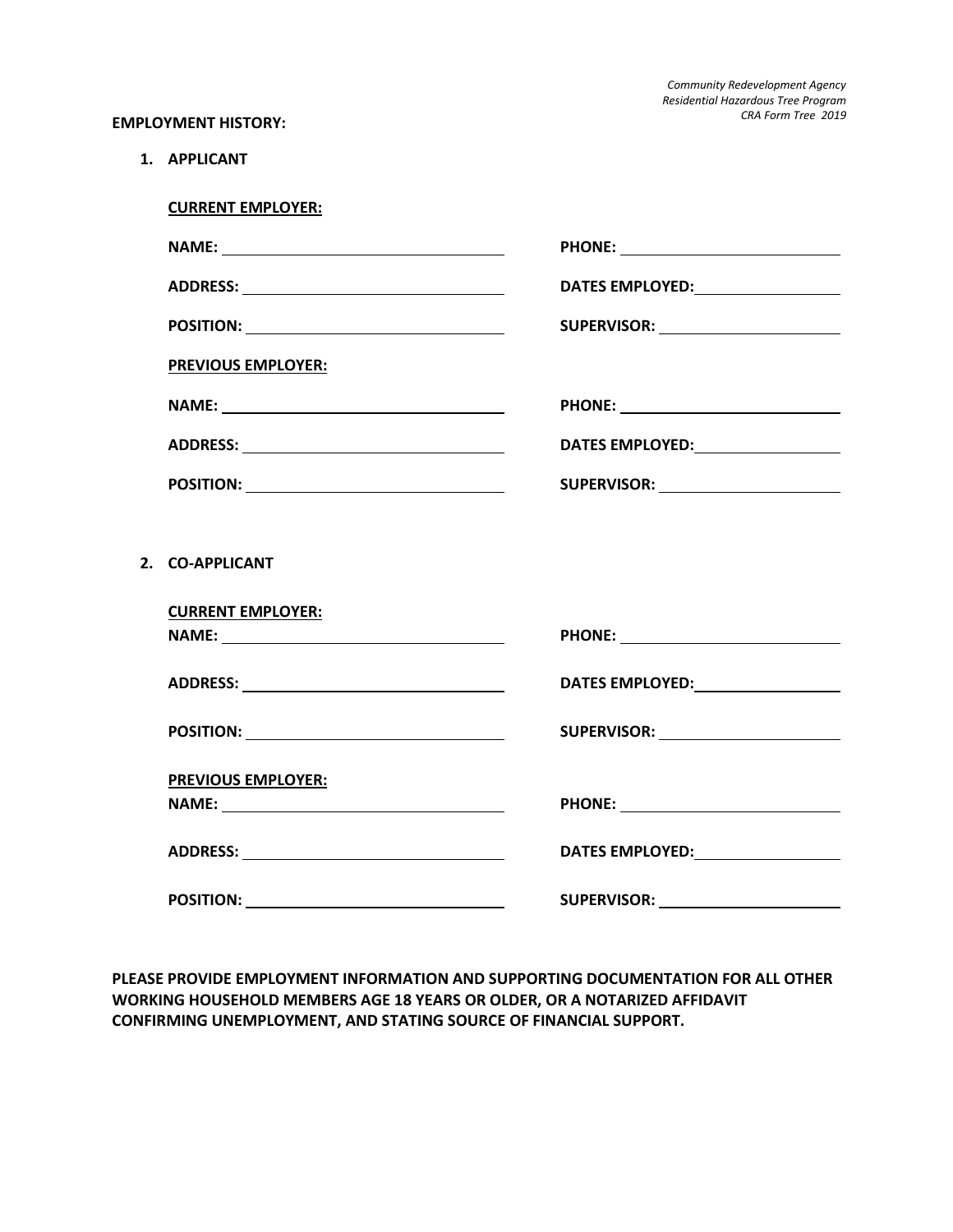#### **SOURCE(S) OF ANNUAL INCOME:**

| <b>SOURCE</b>                     | <b>APPLICANT</b> | <b>CO-APPLICANT</b> | <b>OTHER</b><br><b>HOUSEHOLD</b><br><b>MEMBER</b> | <b>TOTAL</b> |
|-----------------------------------|------------------|---------------------|---------------------------------------------------|--------------|
| <b>GROSS ANNUAL SALARY*</b>       |                  |                     |                                                   |              |
| OVERTIME, TIPS,<br><b>BONUSES</b> |                  |                     |                                                   |              |
| SOCIAL SECURITY INCOME            |                  |                     |                                                   |              |
| SSI                               |                  |                     |                                                   |              |
| RETIREMENT/PENSION/VA             |                  |                     |                                                   |              |
| <b>UNEMPLOYMENT</b>               |                  |                     |                                                   |              |
| <b>WORKERS</b><br>COMPENSATION    |                  |                     |                                                   |              |
| <b>WELFARE PAYMENTS</b>           |                  |                     |                                                   |              |
| <b>WELFARE PAYMENTS</b>           |                  |                     |                                                   |              |
| <b>BUSINESS NET INCOME</b>        |                  |                     |                                                   |              |
| INTEREST/DIVIDENDS                |                  |                     |                                                   |              |
| OTHER INCOME                      |                  |                     |                                                   |              |

**\*ANNUAL SALARY PRIOR TO DEDUCTIONS**

#### **PROVIDE SUPPORTING DOCUMENTATION FOR ALL ANNUAL INCOME SOURCES RECEIVED BY THE APPLICANT, CO-APPLICANT, AND/OR HOUSEHOLD MEMBERS, AND/OR A NOTARIZED AFFIDAVIT CONFIRMING LACK OF INCOME, AND EXPLAINING SOURCE OF FINACIAL SUPPORT FOR ALL HOUSEHOLD MEMBERS AGES 18 YEARS OR OLDER.**

The information provided above is true and complete to the best of my knowledge and belief. I consent to the disclosure of such information for purposes of income verification related to my application for assistance under Escambia County's Community Redevelopment Agency Residential Exterior Painting Program. I understand that any willful misstatement of material facts will be grounds for disqualification, and may result in legal action against me. I understand the information provided is required to determine assistance eligibility and does not assure qualification for assistance. I agree to provide other documentation as may be required to determine my eligibility for assistance under this program.

| <b>Applicant Signature:</b> | Date: |  |
|-----------------------------|-------|--|
|                             |       |  |

**Co-Applicant Signature**: **Date:**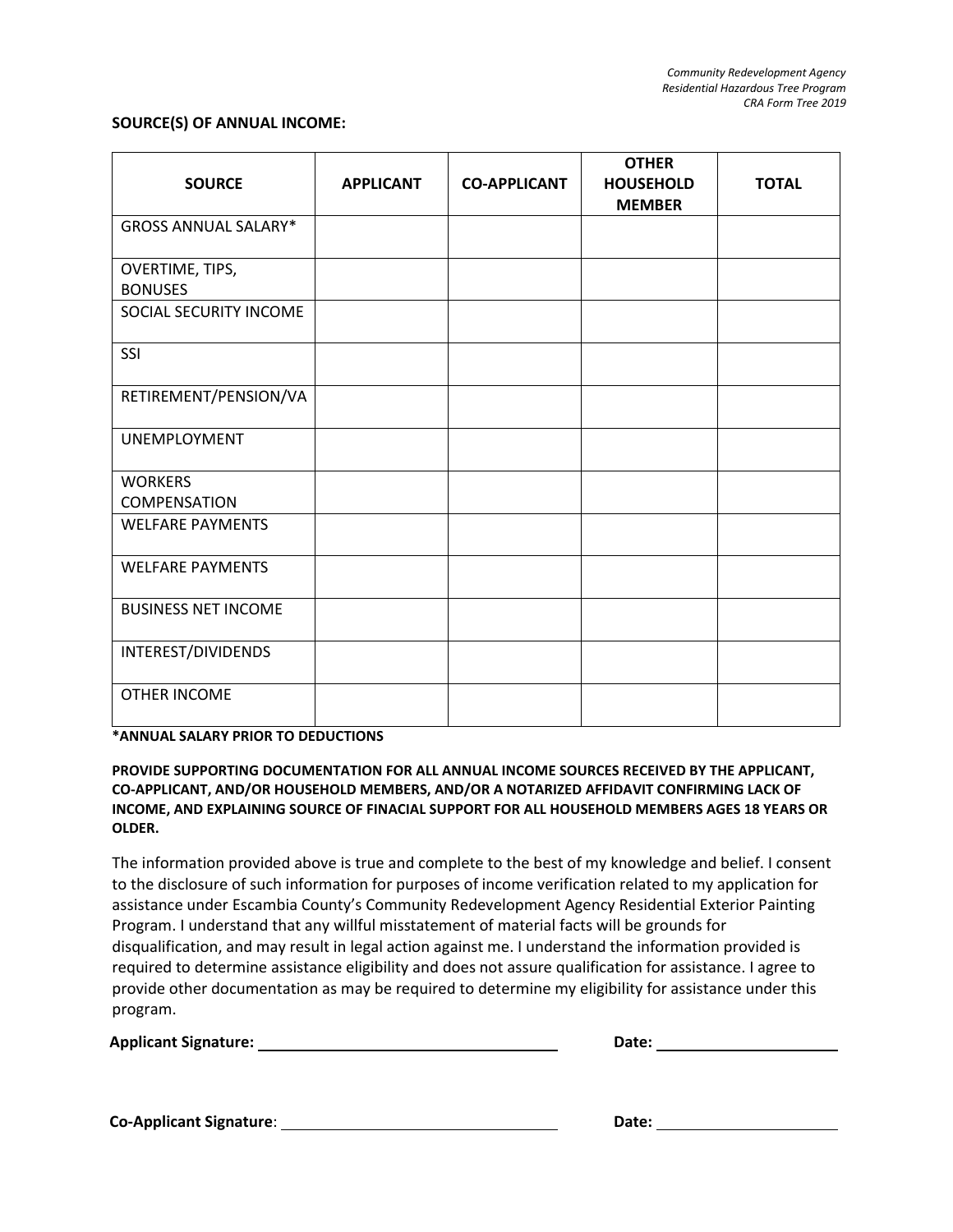#### **HOLD HARMLESS AGREEMENT**

I, hereinafter referred to as the Applicant, do hereby agree to hold Escambia County and the State of Florida, as well as their respective agents, assigns, and/or employees, harmless from any action regarding exterior painting preparation and/or painting improvements. It is further understood and agreed that in consideration for assistance provided by Escambia County's Community Redevelopment Agency, to provide exterior painting services, applicant hereby agrees to defend, indemnify and hold harmless Escambia County, Escambia County's Board of County Commissioners, the State of Florida and their respective agents, assigns, and/or employees from all claims by any person or persons arising from the act or acts of any third person, or persons in connection with the painting services provided.

| <b>Applicant Signature:</b>    | Date: |  |  |
|--------------------------------|-------|--|--|
|                                |       |  |  |
|                                |       |  |  |
| <b>Co-Applicant Signature:</b> | Date: |  |  |



Escambia County Community Redevelopment Agency 221 Palafox Place, Suite 305 Pensacola, FL 32502 Phone: (850) 595-3217 – Fax: (850) 595-3218 Email: CRA@myescambia.com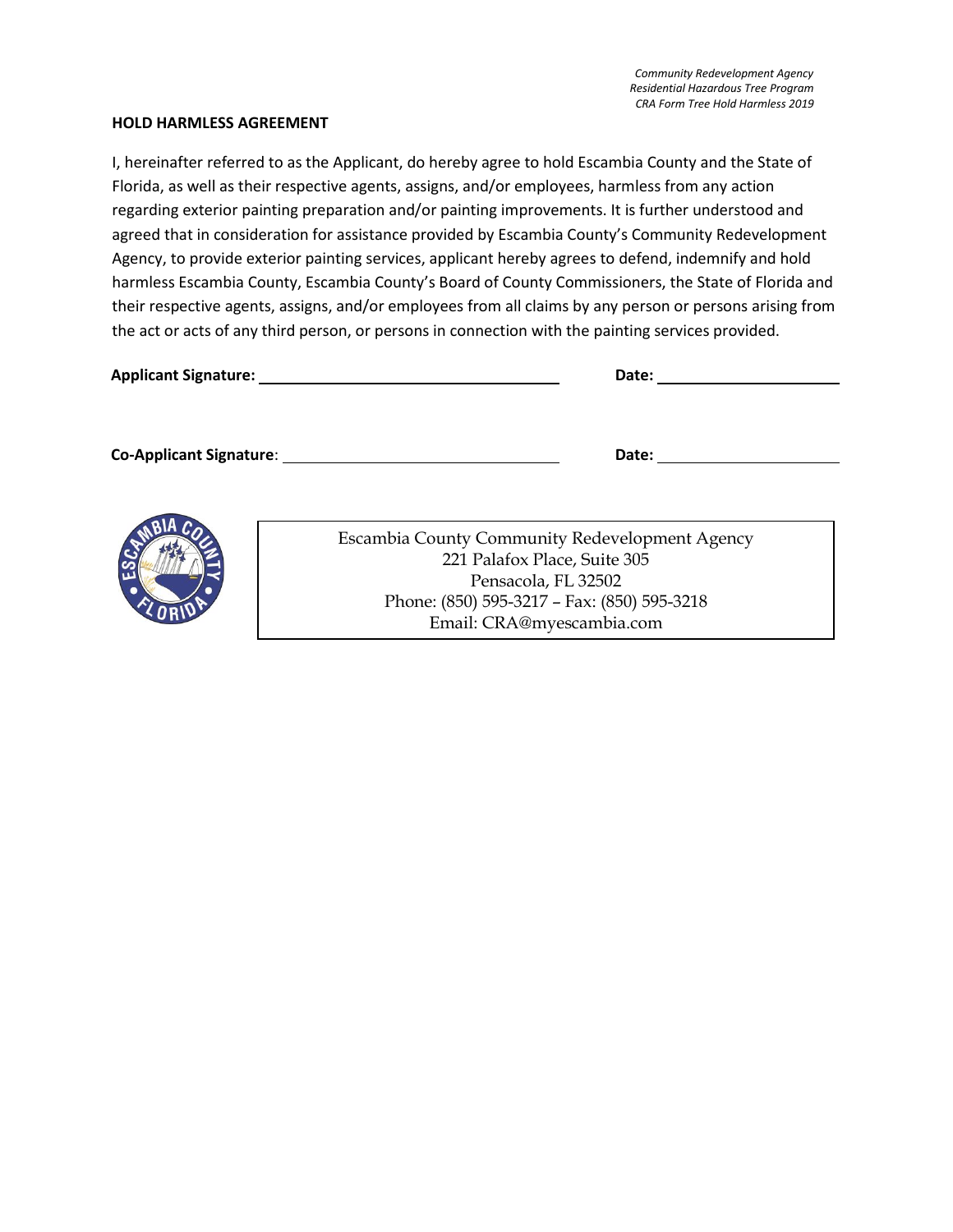#### **NOTICE TO APPLICANT(S): ACCESS TO FINANCIAL RECORDS**

This is a notice to you as required by the Right to Financial Privacy Act of 1978 informing you that the State of Florida and Escambia County have a right to access to financial records held by any financial institution in connection with the consideration or administration of Escambia County's Community Redevelopment Agency Residential Exterior Painting Program. Financial records involving your transactions will be available to Escambia County without further notification, and/or authorization but will not be disclosed or released to another government agency, or department without your consent except as required or permitted by law.

|                                                                                                                                                                                      | Date: ________________________ |
|--------------------------------------------------------------------------------------------------------------------------------------------------------------------------------------|--------------------------------|
|                                                                                                                                                                                      | Date: ________________________ |
| Escambia County certifies that it is in compliance with the applicable provision of the Financial Privacy<br>Act of 1978 as related to this request for access to financial records. |                                |
|                                                                                                                                                                                      | Date: _______________          |
|                                                                                                                                                                                      |                                |
| <u> 1989 - Johann Barn, amerikansk politiker (d. 1989)</u><br>ARIA                                                                                                                   |                                |



Escambia County Community Redevelopment Agency 221 Palafox Place, Suite 305 Pensacola, FL 32502 Phone: (850) 595-3217 – Fax: (850) 595-3218 Email: CRA@myescambia.com